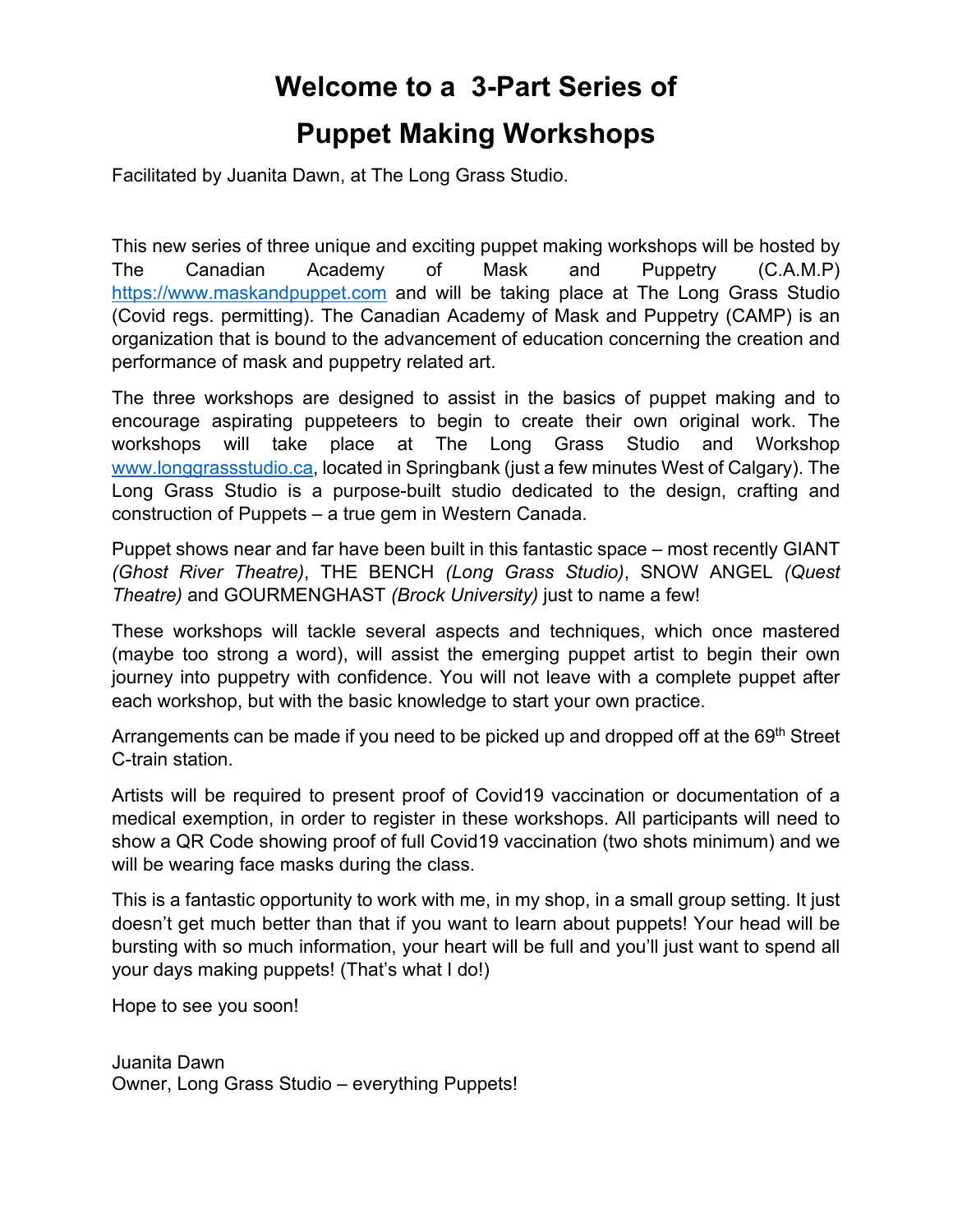### **Workshop # 1: Simple Puppet Head / Small Mask**

**Duration: Three 5-Hour Days February 5, 12 & 13, 2022 Noon – 5pm each day Fee: \$395 Class Capacity: 5 Register through:** https://www.etsy.com/ca/listing/1141095008/puppet-makingworkshop-heads-feb-5-12 **Includes: All instruction, Materials, Pick up at 69th St. C-Train Stn. if needed**

The face of the puppet is often the heart of the puppet. The face often assists to define the character of the puppet and let's "face it", that is what everyone starting out in puppetry wants to do first. This workshop will be over 3 classes as drying times are needed between each step.

#### **Class #1**

In this first class we will cover a brief synapses on the making of puppets. Facial construction and how to create a character.

We will get our hands in the clay early as there is no better way of learning than getting your hands dirty.

We will begin by making a simple face out of clay then creating a one piece mould from plaster. Once this step is done we will need to let it dry for a few days. This one piece mould will create the front of your puppet face.

During that week I will cast your head in flexible slip and have one cast ready for you to work with the next class. Your mold will have a second cast ready to be pulled out by you in the second class so that you can learn the fun of pulling out a cast.

#### **Class #2**

We begin the second class by pulling your cast/puppet head out of the mould.

With the cast that was pulled earlier by myself, you will learn how to anchor a rod into your puppet head. This will include working with wood and a few power tools. No need to worry if you have never used power tools, we will provide much guidance. The back of the head will then be filled in with paper-mache.

### **Class #3**

In our final session we will address the finishing, painting and hair. All the fun stuff!

At the end of the workshop you will have two copies/casts of your puppet head and lots of ideas on how to move forward with your own designs.

No previous experience is needed.